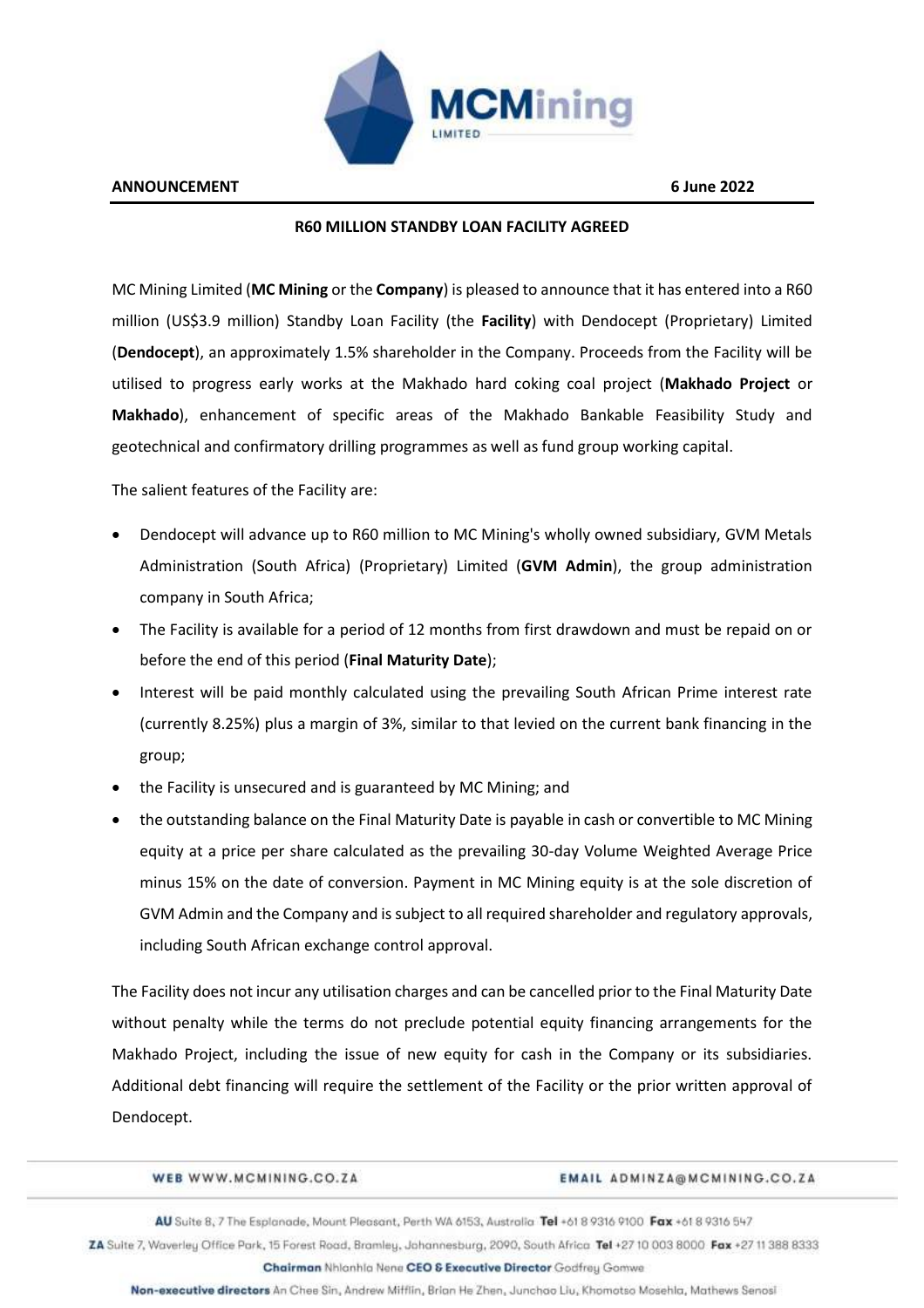## **Godfrey Gomwe, CEO of MC Mining, commented**:

"The Facility reflects continued shareholder support, yet another positive step for the Company, and will contribute to group working capital while the Makhado fund raising process is completed. MC Mining continues to progress the remainder of the Makhado funding requirements and anticipates that this will be concluded in Q3 CY2022. The development of Makhado will position MC Mining as South Africa's pre-eminent producer of high-grade metallurgical coal with long-term hard coking coal markets supported by growing global steel demand, driven by economic development and urbanisation."

Authorised by

#### **Godfrey Gomwe**

## **Chief Executive Officer**

This announcement is inside information for the purposes of Article 7 of the Market Abuse Regulation (EU) 596/2014, as it forms part of UK domestic law by virtue of the European Union (Withdrawal) Act 2018 (as amended).

This announcement has been approved by the Company's Board.

#### For more information contact:

| Tony Bevan                 | Company Secretary              | Endeavour Corporate<br><b>Services</b> | +61 8 9316 9100  |
|----------------------------|--------------------------------|----------------------------------------|------------------|
| Company advisors:          |                                |                                        |                  |
| James Harris / James Dance | Nominated Adviser              | Strand Hanson Limited                  | +44 20 7409 3494 |
| Rory Scott                 | Broker (AIM)                   | Tennyson Securities Limited            | +44 20 7186 9031 |
| James Duncan               | Financial PR (South<br>Africa) | R&A Strategic<br>Communications        | +27 11 880 3924  |

Investec Bank Limited is the nominated JSE Sponsor

#### About MC Mining Limited:

MC Mining is an AIM/ASX/JSE-listed coal exploration, development and mining company operating in South Africa. MC Mining's key projects include the Uitkomst Colliery (metallurgical and thermal coal), Makhado Project (hard coking coal). Vele Colliery (semi-soft coking and thermal coal), and the Greater Soutpansberg Projects (coking and thermal coal).